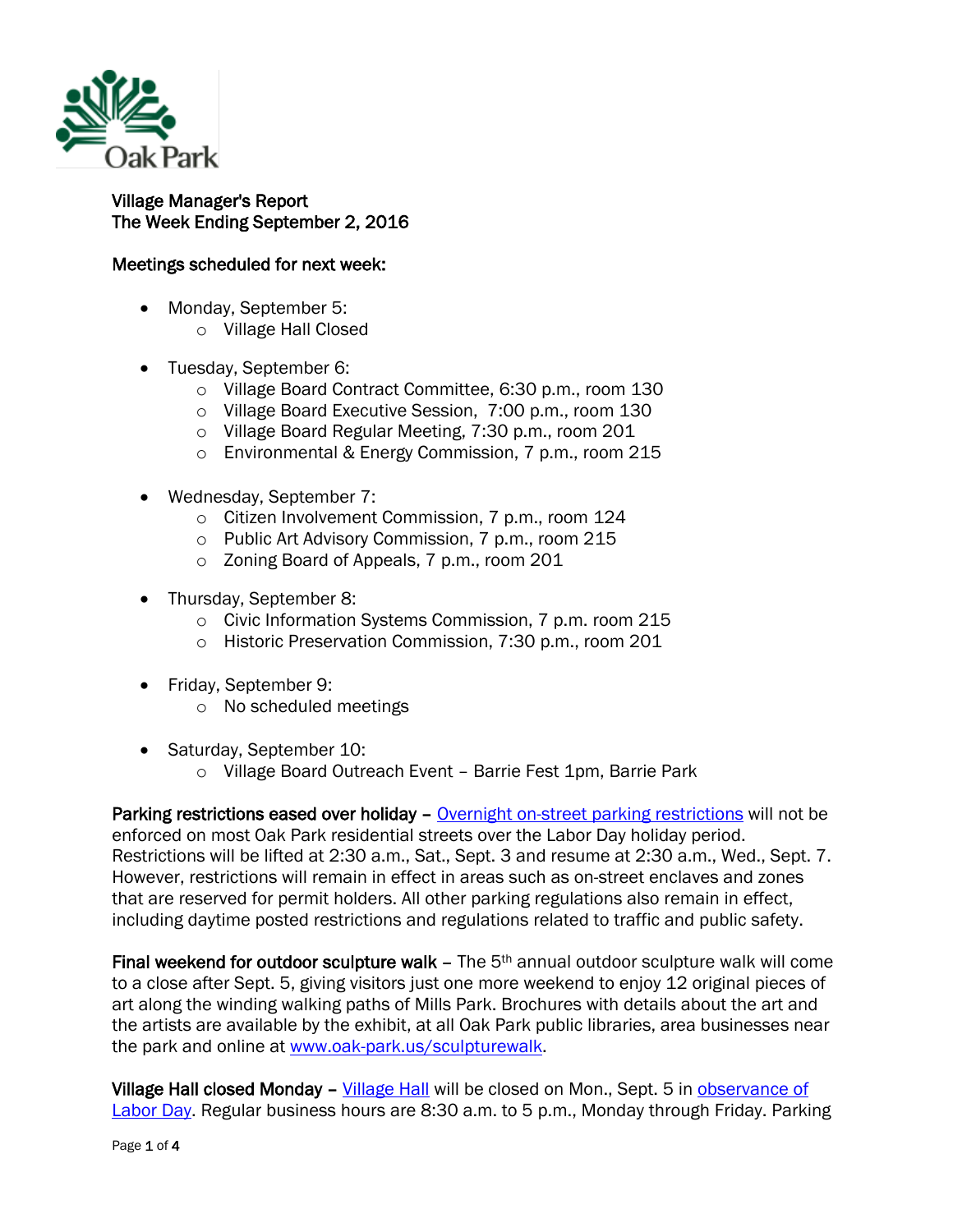Services is open until 7 p.m. Mondays, except holidays. Should an incident that doesn't quite rise to the level of a 911 emergency occur when Village Hall is closed, residents are urged to call the [Police Department](http://www.oak-park.us/village-services/police-department) non-emergency number 708.386.3800 for assistance.

Refuse collections delayed – Refuse, recycling and yard waste collection services will be delayed by the Labor Day holiday. Monday's regular pick-up and all subsequent collections of the week will be delayed one day. More information about Village refuse collection is [posted on the Village website.](http://www.oak-park.us/village-services/refuse-recycling)

Village noted in arboretum publication – Oak Park's honor of becoming the state's first municipal arboretum was highlighted in the Morton Arboretum's quarterly publication, *Seasons*. [You can read the mention of our community on page five of the publication,](http://viewer.epageview.com/Viewer.aspx?docid=0339aa35-9921-4b93-a227-a66c00aff0cd#?page=0) which is included in a story about the impact the Morton Arboretum has had on the region in encouraging support of urban forests.

Electronics recycling results – The season's third [electronic recycling](http://www.oak-park.us/village-services/refuse-recycling/recycling-old-electronics) collection event was held this past Saturday at the Public Works Center. Some 434 vehicles passed through the garage bay to drop off items from 444 households. The next and last electronics recycling event of the season is set for Sat., Oct. 29.

Village Hall garage repairs – Work continued this week on the underground Police garage at Village Hall. Most of the structural deck concrete has been removed to the relief of employees who had to endure a considerable level of noise from the jackhammering. The roadway along the south entrance is now completely gone, and the gap remains spanned with a golf-course-style bridge to maintain access from the parking lot. Building access also has been maintained at the Lombard Avenue entrance for persons with disabilities. Sandblasting of the rebar will begin soon to remove any residual rust before new concrete is poured. Tarps have been strategically placed to contain the sand particles and debris, and protect pedestrians on the bridge. This phase is expected to last about three days, but should produce less noise.

Chicago Avenue construction – Spot concrete curb replacement and upgrades to bring crossings up to the standards of the Americans with Disabilities Act continued this week on Chicago Avenue as part of the state resurfacing project. After questions from parents about why the work was underway while school was in session, a letter was emailed to residents served by Holmes Elementary School outlining efforts to ensure safe walking routes are maintained and explaining that work is restricted during drop-off and pick-up hours to minimize disruptions. Engineering Division staff is closely monitoring work by the school to ensure the contractor is complying with the restrictions. The concrete work, the most disruptive part of the project, is expected to wrap up by the school later this month. The project, which extends from Harlem Avenue to Austin Boulevard, should be completed in November.

Construction downtown – No activities associated with Elevate Oak Park interfered with public right-of-ways this week. However, the sidewalk on Lake Street along the construction site remains closed to pedestrians, who are being directed to use the north sidewalk. Meanwhile on South Boulevard between Marion Street and Harlem Avenue, roadway improvements are on hold awaiting delivery of bicycle parking rings and shelters. Staff met recently with the developer of the property at 1111 South Blvd. to coordinate remaining work and proposed project-related improvements.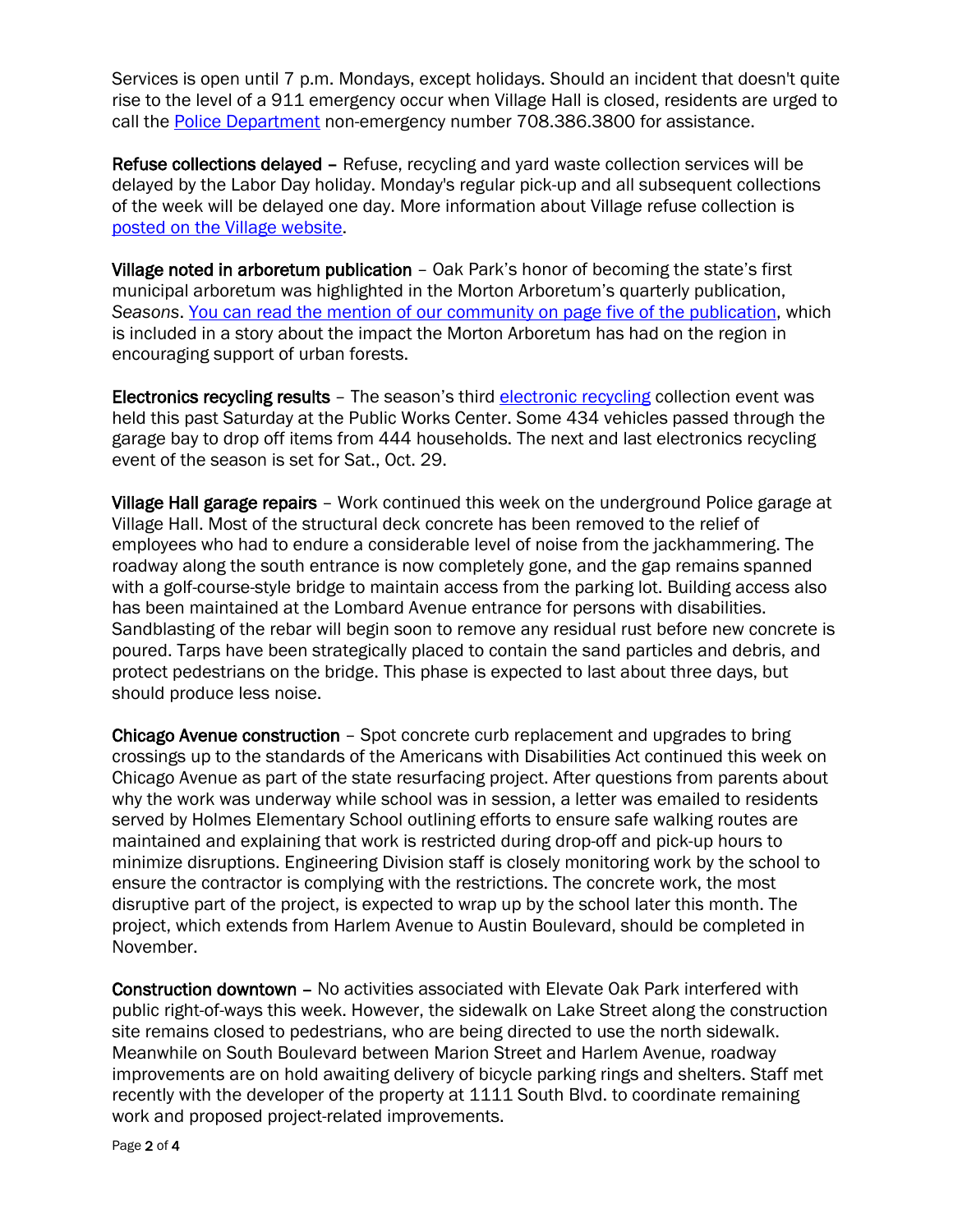Other construction updates – The lighting improvement project on Harrison Street between Ridgeland Avenue and Austin Boulevard continues the restoration phase with concrete replacement and landscaping. Brick replacement should begin next week. Work this week on the pedestrian crossing beacon at Chicago and Harvey avenues included installing underground electrical cables. Staff is coordinating with nearby schools and crossing guards to ensure construction does not interfere with pedestrians.

Street Repairs – Resurfacing activities continued this week on Wesley Avenue from Van Buren Street to Jackson Boulevard, Harvey Avenue from Randolph Street to South Boulevard, Randolph Street from Elmwood Avenue to Ridgeland Avenue, Pleasant Street from East Avenue to Scoville Avenue, and Clarence Avenue from Jackson Boulevard to Adams Street. Crews also continued to fill cracks in streets throughout the Village, a common maintenance technique to prolong the surface by keeping water from infiltrating and damaging the pavement structure.

Water and sewer main replacement – The year's second round of water and sewer projects is set to begin next week. Mains will be replaced on Highland Avenue from Jackson Boulevard to Madison Street, and on Taylor Avenue from Flournoy Street to Harrison Street. All sections will be repaved once the underground work is completed. Since the Highland section is now closed, the pavement was graded to allow continued access by emergency vehicles.

Public Works activities – Engineering Division staff checked on all sidewalk and street construction projects to ensure potential hazards were sufficiently mitigated as work was suspended during the holiday weekend. Street Division crews repaired the pavement where a utility repair had been made on the 900 block of north Oak Park Avenue. The Water & Sewer Division repaired a water main break at Division Street and Taylor Avenue, a water service leak at 812 Augusta Boulevard, and sink holes at 1424 N. Austin Blvd. and on the northeast corner of Euclid Avenue and Adams Street. In addition, a catch basin at 624 Clarence Ave. and sewer laterals at 1050 N. Lombard Ave. and 1001 Hayes St. were repaired. Crews also reset buffalo boxes at 255 South Boulevard and 1419 S. Harlem Ave. Forestry Division crews continued trimming parkway trees along Chicago Avenue in preparation for the street repaving project.

Village Hall remodeling – The Building Maintenance Division worked through the past weekend managing the remodeling of Village Hall. This is Phase II of a three-year project. This past weekend the Administration area was remodeled. Focus shifted this week to the Parking Services Center, which has been moved temporarily into room 101 while the department's carpet is replaced and area is remodeled. This work will continue through next weekend. Painting in various areas also resumed and will continue through next week. Last year, Development Customer Services, Finance and parts of Human Resources were remodeled.

High school prepares for pool referendum – With school board approval of a facilities plan and bond referendum, District 200 has begun a public information program to provide taxpayers with information to help them cast an informed vote on Election Day, Nov. 8. Voters will be asked to approve a bond issue of up to \$25 million. More information, including an individualized property tax impact calculator, is posted at [facilities.oprfhs.org.](http://r20.rs6.net/tn.jsp?f=001RgsQEsjAtBQpfCndhKO9hDYBkas6_VUgAmnTuhSRuqFB8vptTbhuDTzgqoBdN0ClnkKS-0ihwrI6ymvmlL3quLy9NvbGO20GKy868M1aM0PLKSGcdCe8dWJdpRPGmTSo7El5KAkcgKbb7MH_Q1cChCM_XPYoKFK0gMNKBQ4ahGyuSIFKvMr8p4HD-Cg1GRtllFzfh7JGpVD7s_bq-e3Ex4Ij7e-oc3oWq_H79DSOfNqh9YfwY6Qt35YzyUSeWzx2z6SiDmjO4pNZ3O32JSaDEb890uD3epwfrzuuYBi6_4I=&c=6PtkS5-_xTRfW07Tdojm9ATOWKvi_4jddv8YguQZbIemtn6jJw9pcg==&ch=YNJaHmBxRFTwtw0bp0enD54fIEwfMsz0cYPcZMPT-yUFWrfBkgFN1w==)